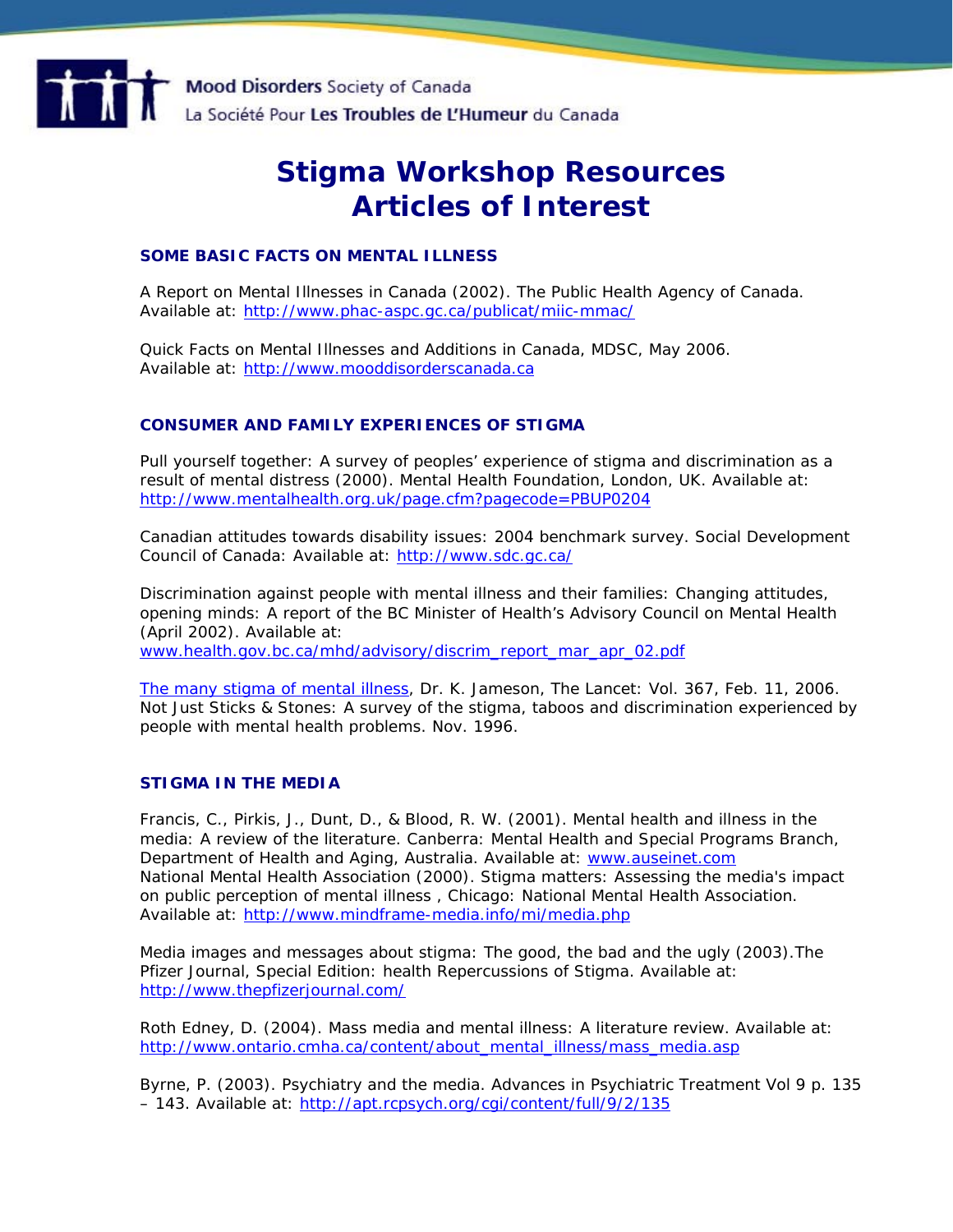Mindshift: A guide to open-minded media coverage of mental health. Available at: <http://mindout.clarity.uk.net/p/p03-media.asp>

Mindframe media guide (Australia). Available at: [http://www.mindframe](http://www.mindframe-media.info/about/index.php)[media.info/about/index.php](http://www.mindframe-media.info/about/index.php) 

Mind over Matter: Improving media reporting of mental health (2006). Available at: <http://www.shift.org.uk/mindovermatter.html>published in the wake of an outcry in Britain when a newspaper headline reported "Bonkers Bruno Locked Up" – referring to the mental health problems of former heavyweight champion Frank Bruno.

#### **Research on ways of combating stigma**

Weiss, M. & Ramakrishna, J. (2001). Interventions: Research on reducing stigma. Available at: [www.stigmaconference.nih.gov/WeissPaper.htm](http://www.stigmaconference.nih.gov/WeissPaper.htm) 

Link, B. Mirotznik, J & Cullen, F. (1991). The effectiveness of stigma coping orientations: Can negative consequences of mental illness labelling be avoided. Journal of Health and Social Behavior. 32(3), p. 302 – 320. Abstract available at: [http://www.ncbi.nlm.nih.gov/](http://www.ncbi.nlm.nih.gov/entrez/query.fcgi?cmd=retrieve&db=pubmed&list_uids=1940212&dopt=Abstract)

Reducing stigma and discrimination: What works? (June, 2003) Showcasing examples of best practice of anti-discrimination projects in mental health. Conference report: Rethink / Institute of Psychiatry conference held in Birmingham, England. Available at: [http://www.iop.kcl.ac.uk/](http://www.iop.kcl.ac.uk/iopweb/departments/home/default.aspx?locator=461) 

Van der Meij, S. & Heijnders, M. (2004). The fight against stigma: Stigma reduction strategies and interventions. A paper prepared for the research Workshop on Health-Related Stigma, Amsterdam. Available at: [http://www.kit.nl/](http://www.kit.nl/frameset.asp?/development/html/productsservices.asp&frnr=1&ItemID=2538)

Stuart, H. (2005). Fighting Stigma and discrimination is fighting for mental health. Available at: [http://www.mooddisorderscanada.ca](http://www.mooddisorderscanada.ca/) (Publication Archives)

Canadian Public Policy Special Electronic Supplement: Mental health reform in the 21<sup>st</sup> century. Available at: [http://economics.ca/](http://economics.ca/cgi/jab?journal=cpp&view=v31s1/CPPv31s1p021.pdf)

[Health Repercussion of Stigma](http://mooddisorderscanada.ca/Stigma/Health%20Repercusions%20of%20Stigma.pdf): The Pfizer Journal: Global Addition Vol. V. Nov. 1<sup>st</sup> 2004. [Stigma & Global Health](http://mooddisorderscanada.ca/Stigma/Stigma%20&%20Global%20Health%20developing%20a%20research%20agenda.pdf): Developing a research agenda. The Lancet, Vol. 367, Feb. 11, 2006.

Adverse Effects of Perceived Stigma on Social Adaptation of Persons Diagnosed With Bipolar Disorder. Available at: [http://www.mooddisorderscanada.ca](http://www.mooddisorderscanada.ca/) (Publication Archives)

Fighting Stigma and Discrimination is Fighting for Mental Health. Available at: [http://www.mooddisorderscanada.ca](http://www.mooddisorderscanada.ca/) (Publication Archives)